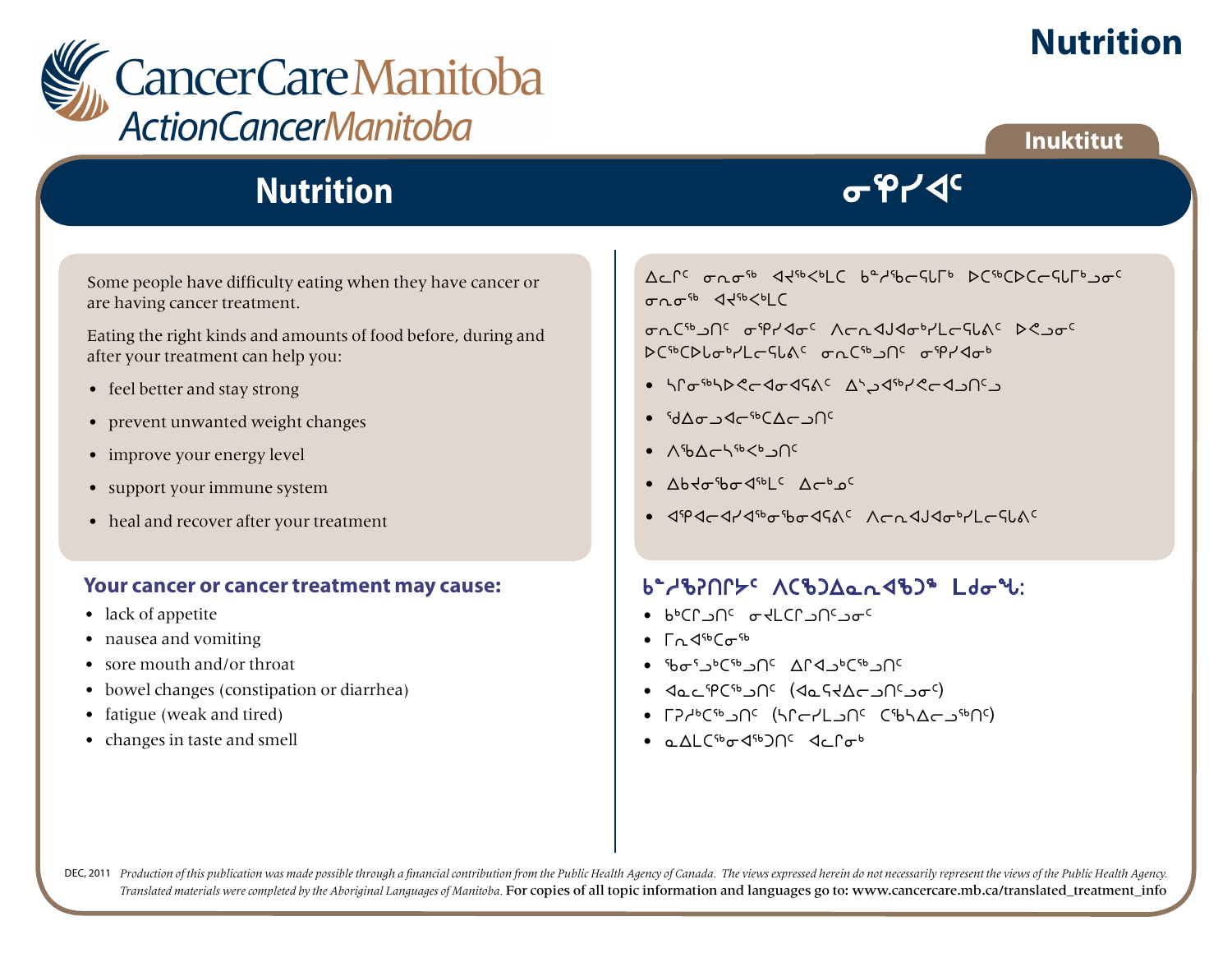

## **Inuktitut**

## **Nutrition**

### **To help you eat better:**

- Try five to six small meals a day instead of three large ones. This will provide you with energy throughout the day.
- Try a variety of foods. Food that didn't taste good before, might taste better now.
- Stock your pantry and freezer with favourite and easy to prepare foods such as canned soup, pudding, canned fish, cheese, eggs, yogurt, cottage cheese, cereal, milk and bread. Family and friends may be able to help you do this.
- Stay as active as possible. Even a short walk each day may help improve your appetite.

### **Ideas to add extra calories:**

- Add whole milk or cream to: cereal, cream soups, milkshakes, pudding, custard, mashed potatoes and cheese sauces.
- Snack on dried fruit, cereal, yogurt, ice cream or milkshakes.
- Add extra butter, margarine, vegetable oil, sauces or gravy to mashed potatoes, bread, pasta, rice, cooked vegetables, hot cereals and soups.
- Try ready to drink liquid nutritional supplements (e.g. Boost, Ensure). They are easy to use and high in protein, calories, vitamins and minerals.
- Talk to a registered dietitian at CancerCare Manitoba for other food choices and ideas.

## iEyxbf2lt5 w,N WJN6gt5

• שלא האריך C-LA וכשל איר הארי האריך של האריך של b<Jdc ofp9br9bo9bbo45Ac

 $\sigma$ ipy $\mathcal{A}^c$ 

- 4cr <sub>6</sub> fe<sup>6</sup> s<sub>4</sub>b<sub>6</sub> b<sub>6</sub> s<sub>4</sub>c<sub>2</sub> c<sub>6</sub> s<sub>4c</sub> nothership and the control of
- iei4 xehyEx6gi4 iev6b6lt5 wuCosZni4  $\Delta^4$ ሁረሊፈናቃጋσቃ σነβσቃ Λზርናቃ ጋበ< Δ' ΦΟΔς Lσς < ΔυλΔς wjw5 xeDJx5. wMQ/6i5 wvJ6bsJN6gt5 bmfiz
- kcZlx6bQlt5 Whl4b6lt5 wmv6 szyQgZlxj5  $A<sub>p</sub>C<sub>4p</sub> C<sub>1</sub>C <sub>6p</sub>C<sub>1</sub>C$

### AYLLYa<sup>\$CUC</sup> Ld4

- A  $|b|$ b A  $|b|$ 36 $C$ sb  $\Omega$ <sub>5</sub>  $\Omega$ <sub>56</sub>  $\Omega$ <sub>56</sub>  $\Omega$ <sub>56</sub>  $\Omega$ 55 $\sigma$ b<sub>5</sub> and ceapty ceapty and an archives in the system in the set of the set of the set of the set of the set of the <u>A Croibo dha Changa an Chang</u>
- $\langle \sigma^{5b} \rangle \sigma^{b}$   $\sigma_{0}$  ( $^{5b}$   $\gamma_{1}$ )<sup>(</sup>  $\gamma_{2}$   $\gamma_{1}$ )<sup> $\gamma_{2}$ </sup>  $\sigma^{6}$   $\gamma_{1}$ ) $\sigma^{6}$   $\gamma_{1}$   $\gamma_{2}$ harLto<sup>6</sup> onC<sup>96</sup>Jnc
- A 15<sup>%</sup> Jo<sup>6</sup> Acrl J<sup>ec</sup> <CAJo<sup>6</sup> AFLCD<sup>%</sup>rL Jo<sup>6</sup> iEb6lt5 wu6b3lt5l sN6gi4 xlZos6ymJi4 <sup>1</sup>∩د™C<sup>6</sup> ت ه∙+Al<sup>c</sup>
- >b)SCSbjnc AFLCDSb/Ltob AFLbhobb AC/MadLC Boost, Ensure <aLLC Abr<br/>
Abr<br/>
Boost, Ensure <aLLC <br/>
Abr<br/>
Abr<br/>
Abr<br/>
Abr<br/>
Abr<br/>
Abr<br/>
Abr<br/>
Abr<br/>
Abr<br/>
Abr<br/>
Abr<br/>
Abr<br/>
Abr<br/>
Abr<br/>
Abr<br/>
Abr<br/>
Abr<br/>
Abr<b  $G_{\text{b}}$ dwind in the control department is a control dependent of department in the control dependent of dependent in the control dependent of department of department of department of department of department of departm
- bb6c%D%C%DUC ofPddcndob %bdfld%DUC cancerCare Manitoba daob onCndbLUBAC AdLPJPC CLdd

DEC, 2011 Production of this publication was made possible through a financial contribution from the Public Health Agency of Canada. The views expressed herein do not necessarily represent the views of the Public Health Ag *Translated materials were completed by the Aboriginal Languages of Manitoba.* For copies of all topic information and languages go to: www.cancercare.mb.ca/translated\_treatment\_info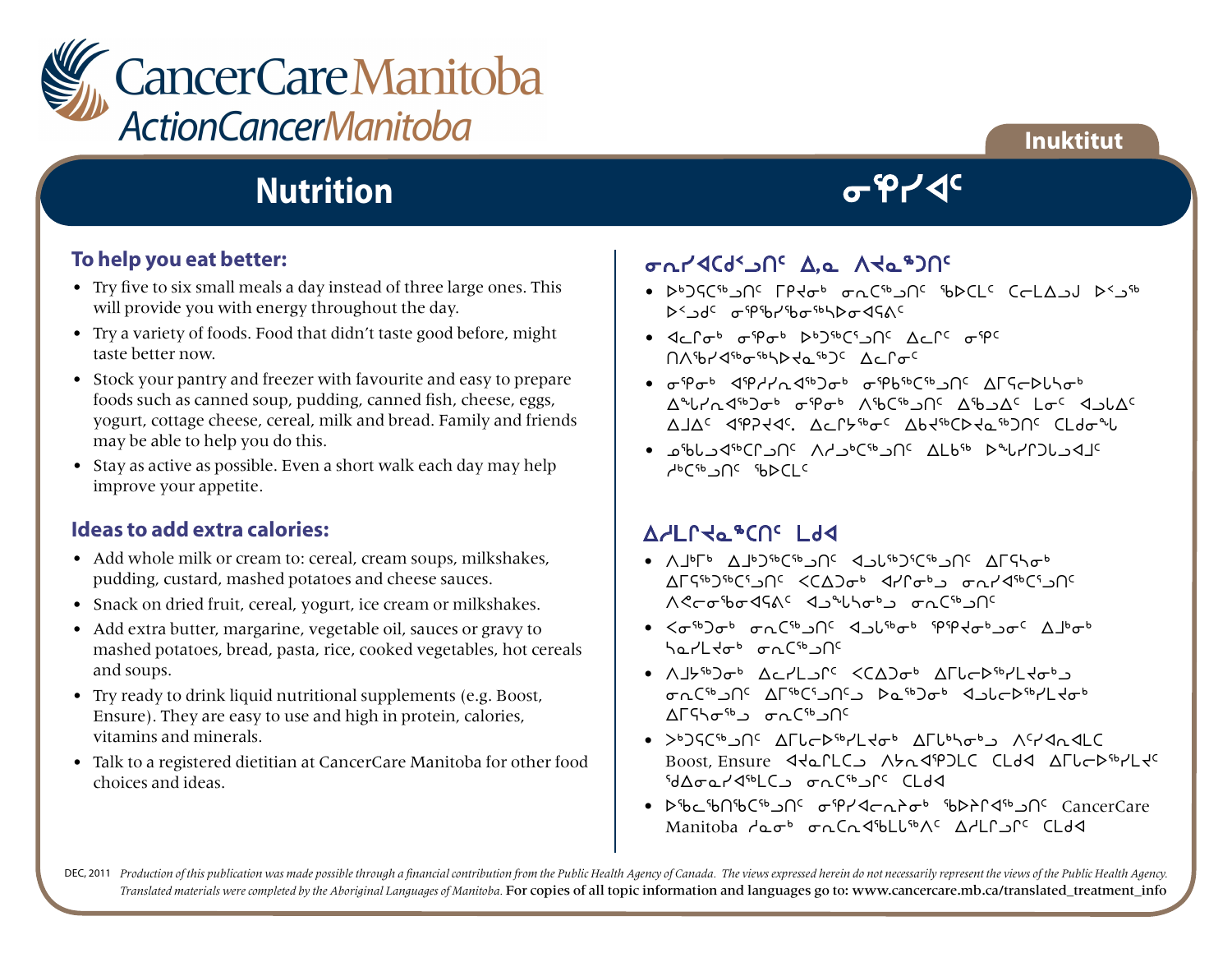

## **Nutrition**

# $\sigma$ ipy $\mathcal{A}^c$

**Inuktitut**

#### **Ideas to add extra protein:**

- Add grated cheese to soup, mashed potatoes, vegetable sauces and casseroles.
- Snack on hard cheese, cottage cheese, nuts, seeds, eggs and canned fish.
- Add peanut butter or other nut butters to sliced fruit, toast, muffins, crackers, ice cream and milkshakes.
- Talk to a registered dietitian at CancerCare Manitoba for other food choices and ideas.

#### **Fluids are important for your body to function well**

- If you don't drink enough fluids you may feel tired, lightheaded and/or sick to your stomach.
- If you are losing weight choose fluids that contain calories such as: milk, juice, milkshakes or liquid nutritional supplements (e.g. Boost, Ensure).
- Drink less fluid with your meals if you feel full quickly.

## A<sub>d</sub>Lryth Ae-20the

- שלקבי לינריב של הכלי של המכיני לינרד או המשלח לינרד או המשלח יולי האו המשלח המות המות המשלח הוא היולי הוא המ  $V_{\rm{24}}$  y<sub>4</sub>e<sub>p</sub> y<sub>4</sub>e<sub>p</sub> y<sub>4</sub>e<sub>p</sub> y<sub>4</sub>e<sub>p</sub> y<sub>4</sub>e<sub>p</sub> y<sub>4</sub>e<sub>p</sub> y<sub>4</sub>e<sub>p</sub> y<sub>4</sub>e<sub>p</sub> y<sub>4</sub>e<sub>p</sub> y<sub>4</sub>e<sub>p</sub> y<sub>4</sub>e<sub>p</sub> y<sub>4</sub>e<sub>p</sub> y<sub>4</sub>e<sub>p</sub> y<sub>4</sub>e<sub>p</sub> y<sub>4</sub>e<sub>p</sub> y<sub>4</sub>e<sub>p</sub> y<sub>4</sub>e<sub>p</sub> y<sub>4</sub>e<sub>p</sub> y<sub>4</sub>e<sub>p</sub> y<sub>4</sub>e<sub>p</sub> y<sub>4</sub>e<sub>p</sub> y<sub>4</sub>e<sub>p</sub> y<sub>4</sub>e<sub>p</sub> y<sub>4</sub>
- <sup>•</sup> cl<sup>4b</sup>) ot ald otob abstot which work with  $\Delta$  $\Lambda$ > $\Lambda$  $\Gamma$  $\sigma$ <sup>b</sup>  $\Lambda$ <sup>5</sup> $h$ <sub>2</sub><sup>b</sup><sub> $\sigma$ </sub><sup>b</sup>
- $\Lambda_0$ < $\Lambda_0$  +  $\Lambda_0$ <sub>6</sub>  $\Lambda_0$ <sub>6</sub>  $\Lambda_0$ <sup>6</sup>  $\Lambda_0$ <sub>6</sub>  $\Lambda_0$ <sub>6</sub>  $\Lambda_0$ <sub>6</sub>  $\Lambda_0$ <sub>6</sub>  $\Lambda_0$ <sub>6</sub>  $\Lambda_0$ <sub>6</sub>  $\Lambda_0$ <sub>6</sub>  $\Lambda_0$ <sub>6</sub>  $\Lambda_0$ <sub>6</sub>  $\Lambda_0$ <sub>6</sub>  $\Lambda_0$ <sub>6</sub>  $\Lambda_0$ <sub>6</sub>  $\Lambda_0$ <sub>6</sub>  $\Lambda_0$ <sub>6</sub>  $\Lambda_0$ xw{fEu4 wj4i4l nNymJi4
- bbcbnbcbchccom cancerCare Manitoba CLdol onth196Cibob ibD2P4ibCi\_nc

### AF&Cn4bJNS CLa Abt<co&4&LS NFLos

- wubQlxDF5 bcnwoi6ix6gt5 ixdAb6lt5l s?li5  $0.5$ <sup>b</sup>C<sup>sb</sup> 20<sup>C</sup>
- DPCSCAJAS AFCSDOS AFLCDSULLED AJUFUDOS  $\mathcal{A}$ LUSCPSb/LUSCD Boost, Ensure ALUCPSb/LUSC  $\Delta b$ 4<< $\Delta e$ <sub>46</sub> 4<sub>6</sub>pC 0Lp<sup>o</sup>c
- $\bullet$  and  $\bullet$   $\Lambda$  is  $\bullet$  or  $\bullet$  or  $\bullet$  can be a set of  $\bullet$   $\Lambda$

DEC, 2011 Production of this publication was made possible through a financial contribution from the Public Health Agency of Canada. The views expressed herein do not necessarily represent the views of the Public Health Ag *Translated materials were completed by the Aboriginal Languages of Manitoba.* For copies of all topic information and languages go to: www.cancercare.mb.ca/translated\_treatment\_info